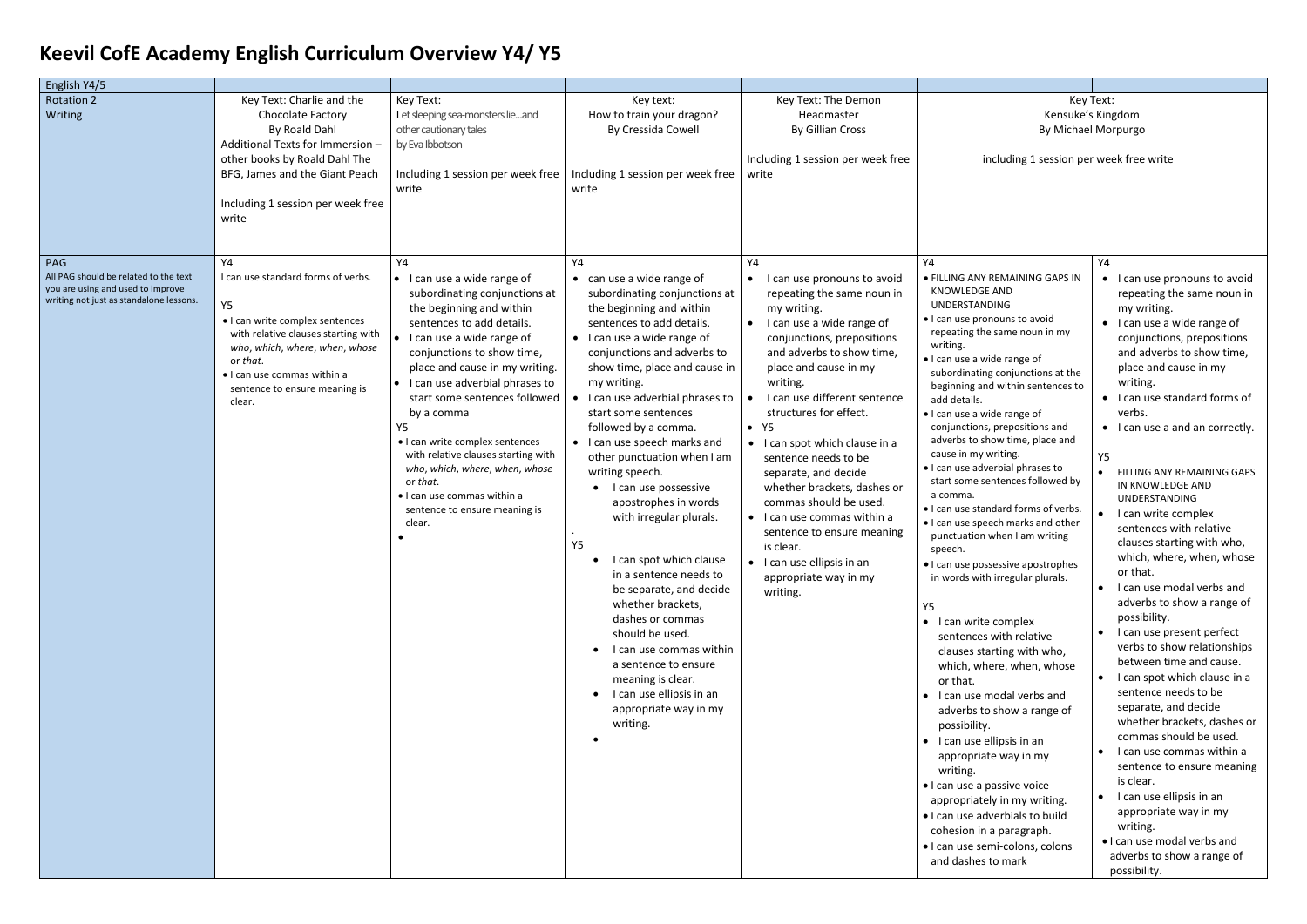|                                                       |                                                                                                                                                                                                                                            |                                                               |                                                                                                                                                                                                                         |                                                                                                            | independent clauses in a<br>sentence.<br>• I can use hyphens to avoid<br>confusion.<br>• I can use longer noun phrases.                 |
|-------------------------------------------------------|--------------------------------------------------------------------------------------------------------------------------------------------------------------------------------------------------------------------------------------------|---------------------------------------------------------------|-------------------------------------------------------------------------------------------------------------------------------------------------------------------------------------------------------------------------|------------------------------------------------------------------------------------------------------------|-----------------------------------------------------------------------------------------------------------------------------------------|
|                                                       |                                                                                                                                                                                                                                            |                                                               |                                                                                                                                                                                                                         |                                                                                                            | · I can use a colon to introduce a<br>list and semi-colons within a<br>list.                                                            |
|                                                       |                                                                                                                                                                                                                                            |                                                               |                                                                                                                                                                                                                         |                                                                                                            | • I can use past perfect verbs to<br>show relationships between<br>time and cause.<br>• I can identify and use the<br>subjunctive mood. |
| Additional subjects + writing                         | Science -: Magnets                                                                                                                                                                                                                         | Science - Forces + friction                                   | <b>Science: Materials</b>                                                                                                                                                                                               | Science: Humans                                                                                            | Science: Humans                                                                                                                         |
| options                                               | Non Chronological Report<br>writing, Explanation text<br>History - Ancient Egyptians                                                                                                                                                       | Instructions, report writing<br>History - Ancient Egyptians   | Geography: Map work and<br>geographical skills Non<br>Chronological Report writing,<br><b>Explanation text</b>                                                                                                          | Art, DT: Pop up books<br><b>Computing: Programing</b>                                                      | Art, DT: Meet the Artists<br><b>Computing: Programing</b>                                                                               |
|                                                       | Understanding Christianity:                                                                                                                                                                                                                | <b>Understanding Christianity:</b>                            | Discovery RE: ISLAM                                                                                                                                                                                                     | <b>Understanding Discovery RE:</b>                                                                         | <b>Understanding Christianity:</b>                                                                                                      |
|                                                       | CREATION 2a.1 - What do                                                                                                                                                                                                                    | INCARNATION 2a.3 - What is the                                | Discovery RE: BUDDHISM Y4 Unit                                                                                                                                                                                          | EASTER Y4 Spring 2 - Is                                                                                    | KINGDOM OF GOD 2a.6 - When                                                                                                              |
|                                                       | Christians learn from the<br>Creation story?                                                                                                                                                                                               | Trinity?                                                      | - Is it possible for everyone to be<br>happy?                                                                                                                                                                           | forgiveness always possible?                                                                               | Jesus left, what was the impact<br>of Pentecost?                                                                                        |
|                                                       |                                                                                                                                                                                                                                            |                                                               |                                                                                                                                                                                                                         |                                                                                                            |                                                                                                                                         |
| Reading                                               | Vocabulary/Word meaning<br>Prior knowledge<br>Associated with the reading                                                                                                                                                                  |                                                               | Vocabulary/Word meaning<br>Prior knowledge                                                                                                                                                                              |                                                                                                            | Vocabulary/                                                                                                                             |
|                                                       |                                                                                                                                                                                                                                            |                                                               |                                                                                                                                                                                                                         |                                                                                                            | Prior k<br>Associated v                                                                                                                 |
|                                                       |                                                                                                                                                                                                                                            |                                                               | Associated with the reading<br>Summarise the story so far                                                                                                                                                               |                                                                                                            | Summarise                                                                                                                               |
|                                                       |                                                                                                                                                                                                                                            | Summarise the story so far<br>Teacher reads                   |                                                                                                                                                                                                                         | Teacher reads                                                                                              |                                                                                                                                         |
|                                                       |                                                                                                                                                                                                                                            | Children to infer and predict.                                |                                                                                                                                                                                                                         | Children to infer and predict.                                                                             | Teach<br>Children to in                                                                                                                 |
|                                                       | Think out loud and involve the children through questioning and<br>thinking/feeling/<br>Happening prompts.                                                                                                                                 |                                                               | Think out loud and involve the children through questioning and<br>thinking/feeling/<br>Happening prompts.                                                                                                              |                                                                                                            | Think out loud and involve the                                                                                                          |
|                                                       |                                                                                                                                                                                                                                            |                                                               |                                                                                                                                                                                                                         |                                                                                                            | thinkin                                                                                                                                 |
|                                                       |                                                                                                                                                                                                                                            |                                                               |                                                                                                                                                                                                                         |                                                                                                            | Happeni                                                                                                                                 |
|                                                       | Read the text in small groups/ pairs using think out loud strategy as                                                                                                                                                                      |                                                               | Read the text in small groups/ pairs using think out loud strategy as                                                                                                                                                   |                                                                                                            | Read the text in small groups/ p                                                                                                        |
|                                                       | they do.<br>(focus on fluency, expression and intonation<br>Model the taught reading skill eg:<br>Skimming/scanning, text-marking or short answer question type.<br>Questions to read and answer (short answer formats)<br>Multiple choice |                                                               | they do.<br>(focus on fluency, expression and intonation<br>Model the taught reading skill eg:<br>Skimming/scanning, text-marking or short answer question type.<br>Questions to read and answer (short answer formats) |                                                                                                            | th                                                                                                                                      |
|                                                       |                                                                                                                                                                                                                                            |                                                               |                                                                                                                                                                                                                         |                                                                                                            | (focus on fluency, expression and                                                                                                       |
|                                                       |                                                                                                                                                                                                                                            |                                                               |                                                                                                                                                                                                                         |                                                                                                            | Model the taug                                                                                                                          |
|                                                       |                                                                                                                                                                                                                                            |                                                               |                                                                                                                                                                                                                         |                                                                                                            | Skimming/scanning, text-mark                                                                                                            |
|                                                       |                                                                                                                                                                                                                                            |                                                               |                                                                                                                                                                                                                         | Multiple choice                                                                                            | Questions to read and an<br>Multip                                                                                                      |
|                                                       |                                                                                                                                                                                                                                            | Simple retrieval                                              |                                                                                                                                                                                                                         | Simple retrieval                                                                                           | Simple                                                                                                                                  |
|                                                       |                                                                                                                                                                                                                                            | Ordering                                                      | Ordering                                                                                                                                                                                                                |                                                                                                            | Or                                                                                                                                      |
|                                                       | True/false                                                                                                                                                                                                                                 |                                                               |                                                                                                                                                                                                                         | True/false                                                                                                 | Tru                                                                                                                                     |
| Matching<br>Visualisation                             |                                                                                                                                                                                                                                            |                                                               | Matching<br>Visualisation                                                                                                                                                                                               |                                                                                                            | Ma                                                                                                                                      |
|                                                       |                                                                                                                                                                                                                                            |                                                               |                                                                                                                                                                                                                         |                                                                                                            | Visua                                                                                                                                   |
|                                                       | Find and copy a phrase/word                                                                                                                                                                                                                |                                                               | Find and copy a phrase/word                                                                                                                                                                                             |                                                                                                            | Find and cop                                                                                                                            |
| Interrogate the text - discuss purpose,<br>Layout etc |                                                                                                                                                                                                                                            |                                                               | Interrogate the text - discuss purpose,                                                                                                                                                                                 |                                                                                                            | Interrogate the te                                                                                                                      |
|                                                       |                                                                                                                                                                                                                                            | Layout etc                                                    |                                                                                                                                                                                                                         | Layo                                                                                                       |                                                                                                                                         |
|                                                       | Annotate with text features<br>Vocabulary discussion - magpie/ glossary?                                                                                                                                                                   |                                                               | Annotate with text features                                                                                                                                                                                             |                                                                                                            | Annotate wi                                                                                                                             |
|                                                       |                                                                                                                                                                                                                                            | Children then complete a range of questions based on the text |                                                                                                                                                                                                                         | Vocabulary discussion - magpie/ glossary?<br>Children then complete a range of questions based on the text | Vocabulary discussi<br>Children then complete a rang                                                                                    |
| Spelling                                              | Y4                                                                                                                                                                                                                                         | Υ4                                                            | Y4                                                                                                                                                                                                                      | Υ4                                                                                                         | Y4                                                                                                                                      |
|                                                       | Unit 1 adding the prefix mis-<br>$\bullet$                                                                                                                                                                                                 | • Unit 3 adding the prefix                                    | • Unit 6 words with the ay                                                                                                                                                                                              | Unit 9 words ending with                                                                                   |                                                                                                                                         |
|                                                       | and revising un-, in-, dis-                                                                                                                                                                                                                | auto-                                                         | sound spelt eigh, ei, ey                                                                                                                                                                                                | zhun spelt sion                                                                                            | • Unit 12 adding ir- to words                                                                                                           |
|                                                       |                                                                                                                                                                                                                                            | $\bullet$ Unit 4 adding the suffix $-ly$                      | • Unit 7 words ending with -ous                                                                                                                                                                                         |                                                                                                            | beginning with r<br>• Unit 13 adding the suffix -ion                                                                                    |

| independent clauses in a<br>sentence.<br>. I can use hyphens to avoid                                                 | • I can use present perfect verbs<br>to show relationships between<br>time and cause. |  |  |
|-----------------------------------------------------------------------------------------------------------------------|---------------------------------------------------------------------------------------|--|--|
| confusion.<br>. I can use longer noun phrases.<br>. I can use a colon to introduce a                                  |                                                                                       |  |  |
| list and semi-colons within a<br>list.<br>. I can use past perfect verbs to                                           |                                                                                       |  |  |
| show relationships between<br>time and cause.<br>. I can identify and use the                                         |                                                                                       |  |  |
| subjunctive mood.                                                                                                     |                                                                                       |  |  |
| <b>Science: Humans</b>                                                                                                | Science -: Magnets                                                                    |  |  |
| Art, DT: Meet the Artists                                                                                             | Non Chronological Report                                                              |  |  |
| <b>Computing: Programing</b>                                                                                          | writing, Explanation text<br>History - Ancient Egyptians                              |  |  |
| Understanding Christianity:<br>KINGDOM OF GOD 2a.6 - When                                                             | Understanding Christianity:<br>CREATION 2a.1 - What do                                |  |  |
| Jesus left, what was the impact                                                                                       | Christians learn from the                                                             |  |  |
| of Pentecost?                                                                                                         | Creation story?                                                                       |  |  |
| Vocabulary/Word meaning<br>Prior knowledge                                                                            |                                                                                       |  |  |
| Associated with the reading                                                                                           |                                                                                       |  |  |
| Summarise the story so far                                                                                            |                                                                                       |  |  |
| Teacher reads                                                                                                         |                                                                                       |  |  |
| Children to infer and predict.                                                                                        |                                                                                       |  |  |
| Think out loud and involve the children through questioning and<br>thinking/feeling/                                  |                                                                                       |  |  |
| Happening prompts.                                                                                                    |                                                                                       |  |  |
| Read the text in small groups/ pairs using think out loud strategy as<br>they do.                                     |                                                                                       |  |  |
| (focus on fluency, expression and intonation<br>Model the taught reading skill eg:                                    |                                                                                       |  |  |
| Skimming/scanning, text-marking or short answer question type.<br>Questions to read and answer (short answer formats) |                                                                                       |  |  |
| Multiple choice                                                                                                       |                                                                                       |  |  |
| Simple retrieval                                                                                                      |                                                                                       |  |  |
| Ordering<br>True/false                                                                                                |                                                                                       |  |  |
| Matching                                                                                                              |                                                                                       |  |  |
| Visualisation                                                                                                         |                                                                                       |  |  |
| Find and copy a phrase/word                                                                                           |                                                                                       |  |  |
| Interrogate the text - discuss purpose,                                                                               |                                                                                       |  |  |
| Layout etc                                                                                                            |                                                                                       |  |  |
| Annotate with text features                                                                                           |                                                                                       |  |  |
| Vocabulary discussion - magpie/ glossary?<br>Children then complete a range of questions based on the text            |                                                                                       |  |  |
| Y4                                                                                                                    | Y4<br>Y4                                                                              |  |  |
| • Unit 12 adding ir- to words                                                                                         | <b>Revision</b>                                                                       |  |  |
| beginning with r                                                                                                      | assessment                                                                            |  |  |